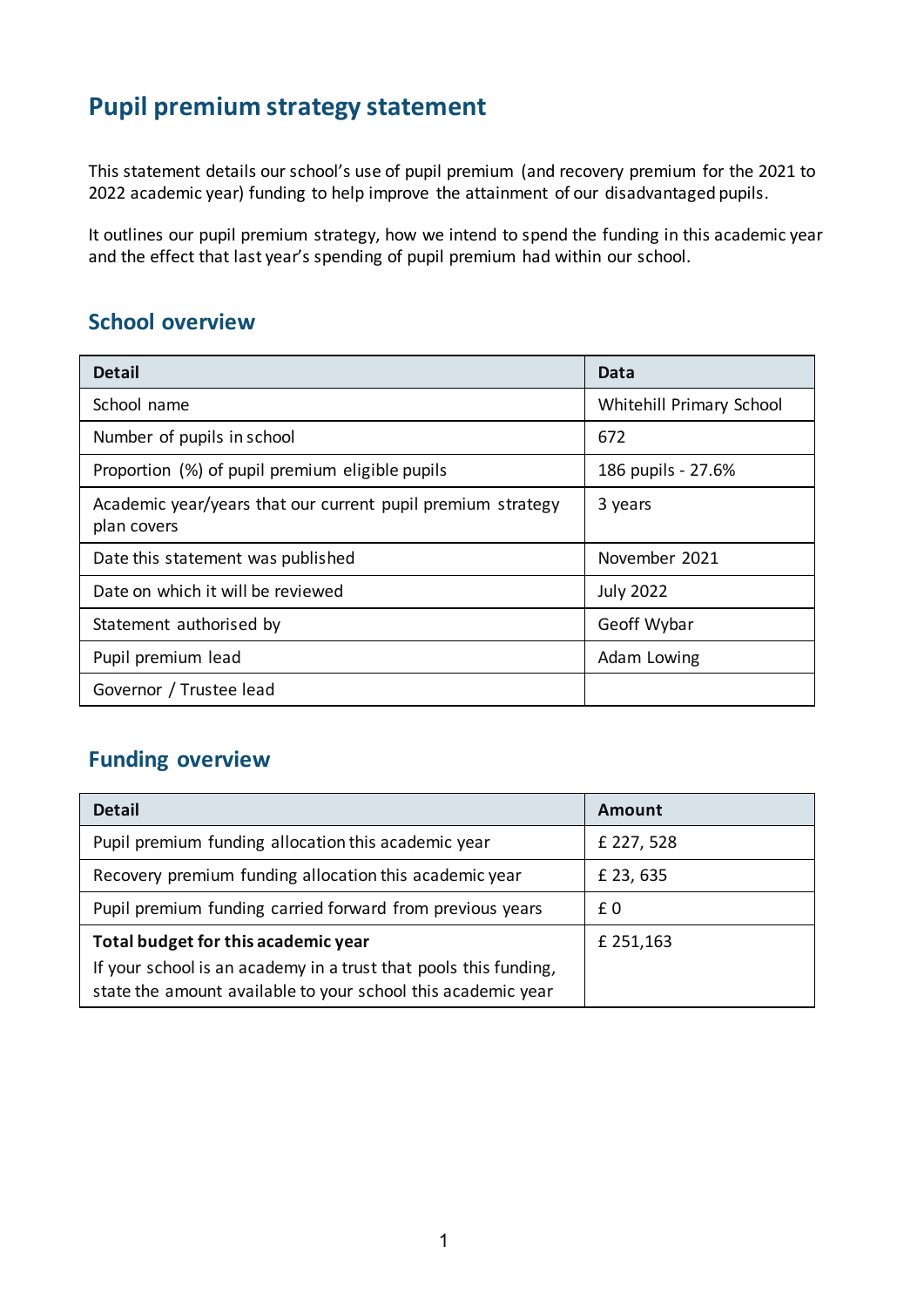# **Part A: Pupil premium strategy plan**

### **Statement of intent**

At Whitehill Primary School, we believe that all pupils should be given the opportunity to succeed, regardless of their race, gender, background or socio-economic circumstances. Our pupil premium strategy plan is intended to break down the barriers to success for our children, allowing them to achieve their full potential whilst at Whitehill.

Our current strategy plan focuses on the barriers faced by children in our setting: Low starting points and low levels of attendance. Focusing on these areas, we strive to improve outcomes for our pupil premium children by enriching their experience at school; providing opportunities for growth and development that they may not be able to access without our support.

We intend to work with our whole school community to ensure that our children are not disadvantaged in their education, support in the breaking of cycles of poverty and allow for our children to aspire and aim high. Through working with children and families to develop greater levels of knowledge and skills, we strive for our children to be the best that they can possibly be.

### **Challenges**

This details the key challenges to achievement that we have identified among our disadvantaged pupils.

| Challenge<br>number | <b>Detail of challenge</b>                                                                                                               |
|---------------------|------------------------------------------------------------------------------------------------------------------------------------------|
|                     | Children begin school with lower starting points than their non-disadvantaged peers<br>which creates an attainment gap across the school |
|                     | Children from disadvantaged backgrounds have lower attendance rates than their<br>non-disadvantaged peers                                |
|                     | Children from disadvantaged background have lower levels of emotional well-being                                                         |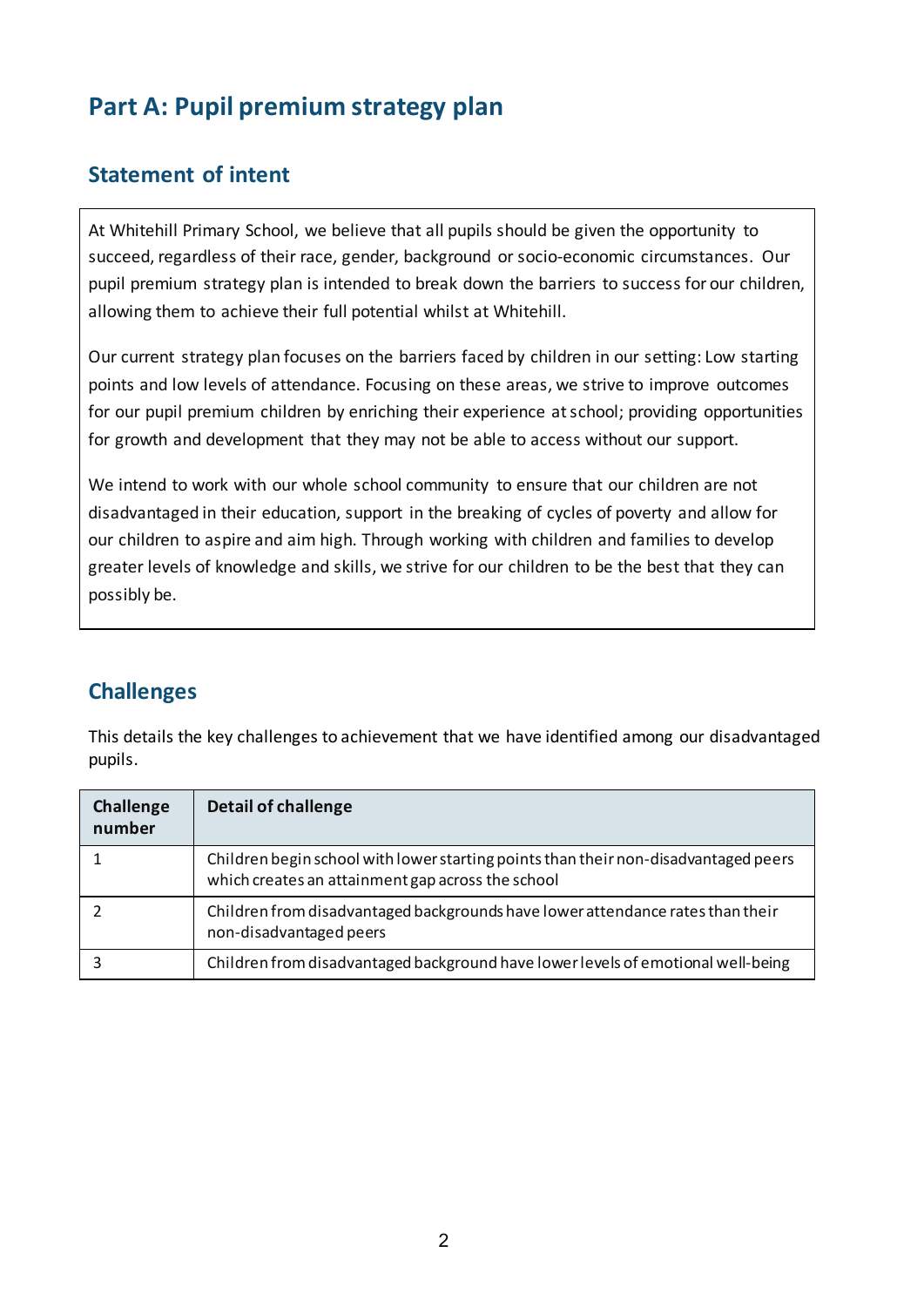## **Intended outcomes**

This explains the outcomes we are aiming for **by the end of our current strategy plan**, and how we will measure whether they have been achieved.

| <b>Intended outcome</b>                                                                                                                                                                                                                                                               | <b>Success criteria</b>                                                                                                                                                                                                                                                                                                                                               |
|---------------------------------------------------------------------------------------------------------------------------------------------------------------------------------------------------------------------------------------------------------------------------------------|-----------------------------------------------------------------------------------------------------------------------------------------------------------------------------------------------------------------------------------------------------------------------------------------------------------------------------------------------------------------------|
| Diminishing the difference in attainment and<br>progress between PP children in school and<br>non-PP children both in school and nationally<br>to <10%.<br>PP children are making accelerated progress<br>in order to 'catch up' to their peers.                                      | Difference in attainment between PP<br>children and Non-PP children both in<br>school and nationally is <10%<br>PP children are making accelerated<br>٠<br>progress in order to diminish the<br>difference                                                                                                                                                            |
| A rise in PP attendance to 96% across the<br>board                                                                                                                                                                                                                                    | PP attendance is at an average of 96%<br>٠<br>Lower % of persistent absentees<br>Lower % of lateness<br>$\bullet$                                                                                                                                                                                                                                                     |
| Parents have the knowledge and tools to<br>support their children in their learning at<br>home.<br>A higher number of children are completing<br>homework on time and to a good standard<br>A higher number of parents report that they<br>are able to support their child's learning | Greater levels of homework completion,<br>$\bullet$<br>at a high standard, than that of previous<br>academic years.<br>Parent voice outlines that parents feel<br>$\bullet$<br>they are supported to help their children<br>to learn.                                                                                                                                 |
| A notable difference in the emotional<br>wellbeing, self-esteem and confidence of pupil<br>premium children, which translates into the<br>classroom. Measured using observation,<br>discussion with teachers, use of<br>SDQs/wellbeing measures and Boxall profiling                  | Pupil wellbeing surveys, Boxalls and<br>$\bullet$<br>SDQs show a rise in pupil wellbeing<br>Teachers and nurture staff report higher<br>$\bullet$<br>levels of pupil wellbeing and<br>engagement<br>Staff and pupils are able to explain, with<br>$\bullet$<br>confidence, how they can improve their<br>wellbeing and how their wellbeing is<br>supported by school. |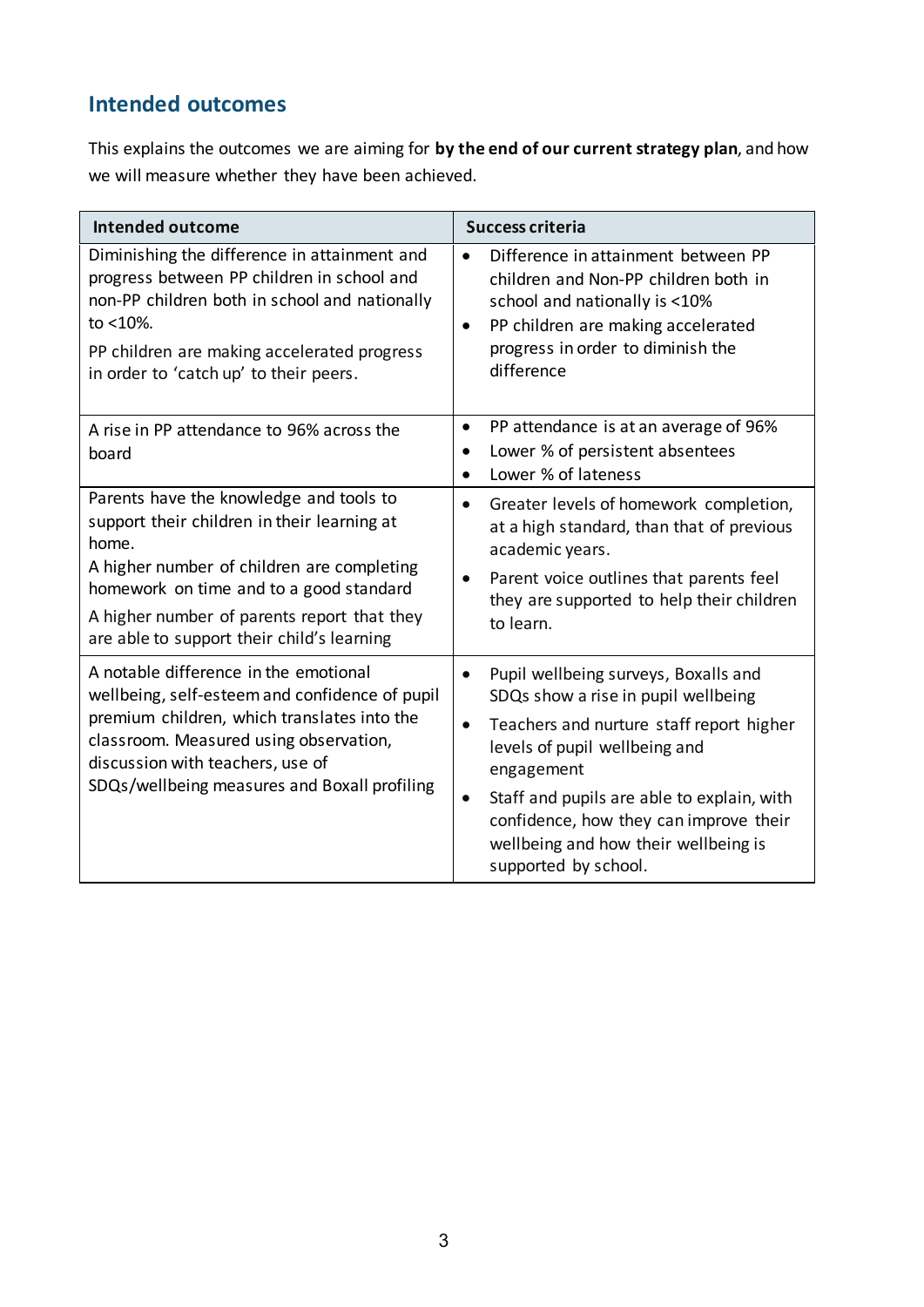## **Activity in this academic year**

This details how we intend to spend our pupil premium (and recovery premium funding) **this academic year** to address the challenges listed above.

#### **Teaching**

| <b>Activity</b>                                                                                                           | Evidence that supports this approach                                                                                                                                                                                                                                                                                                                                                                                                                                                                                                                                                                                                                                                                                                                                                                                                                                                                      | Challenge number(s)<br>addressed |
|---------------------------------------------------------------------------------------------------------------------------|-----------------------------------------------------------------------------------------------------------------------------------------------------------------------------------------------------------------------------------------------------------------------------------------------------------------------------------------------------------------------------------------------------------------------------------------------------------------------------------------------------------------------------------------------------------------------------------------------------------------------------------------------------------------------------------------------------------------------------------------------------------------------------------------------------------------------------------------------------------------------------------------------------------|----------------------------------|
| Play therapist and Time 2<br>Talk counselling                                                                             | "Children's experiences and relationships<br>affect their brain organisation, structure<br>and development (Riggs 2006, Fishbein<br>2007). Research shows that when a child<br>is helped to link words to feelings,<br>cerebral pathways linking higher and<br>lower brain structures are strengthened.<br>This increases their ability to manage<br>strong feelings and stress later in life,<br>skills vital for socio-emotional success<br>(Hariri 2000, Pennebaker 1993, Fossati<br>2003). Play Therapy provides many<br>opportunities for such learning to take<br>place, developing and discussing<br>experiences and feelings within the<br>metaphor of the narrative. Play Therapy<br>provides opportunities for children to<br>explore parts of their identity within the<br>safety of the therapeutic space, leading<br>to make positive changes in their<br>lives."(Play therapy website 2021) | 1, 2                             |
| Use of FLO to engage<br>pupils and families to<br>combat absenteeism.<br>Develop multi-agency<br>response to major issues | "Parental participation in school life<br>leads to improved pupil progress,<br>punctuality, attendance and<br>behaviour." Optimus Education (2020)                                                                                                                                                                                                                                                                                                                                                                                                                                                                                                                                                                                                                                                                                                                                                        | 2, 3                             |
| Use of attendance officer<br>to support FLO and<br>improve attendance with<br>a focus on PP                               | "Parental participation in school life<br>leads to improved pupil progress,<br>punctuality, attendance and<br>behaviour." Optimus Education (2020)                                                                                                                                                                                                                                                                                                                                                                                                                                                                                                                                                                                                                                                                                                                                                        | 2, 3                             |
| Provide a frontline<br>service to respond<br>rapidly to issues arising.                                                   | "the ELSA programme has a perceived<br>positive impact on multiple components<br>of pupil wellbeing. These components                                                                                                                                                                                                                                                                                                                                                                                                                                                                                                                                                                                                                                                                                                                                                                                     | $\overline{3}$                   |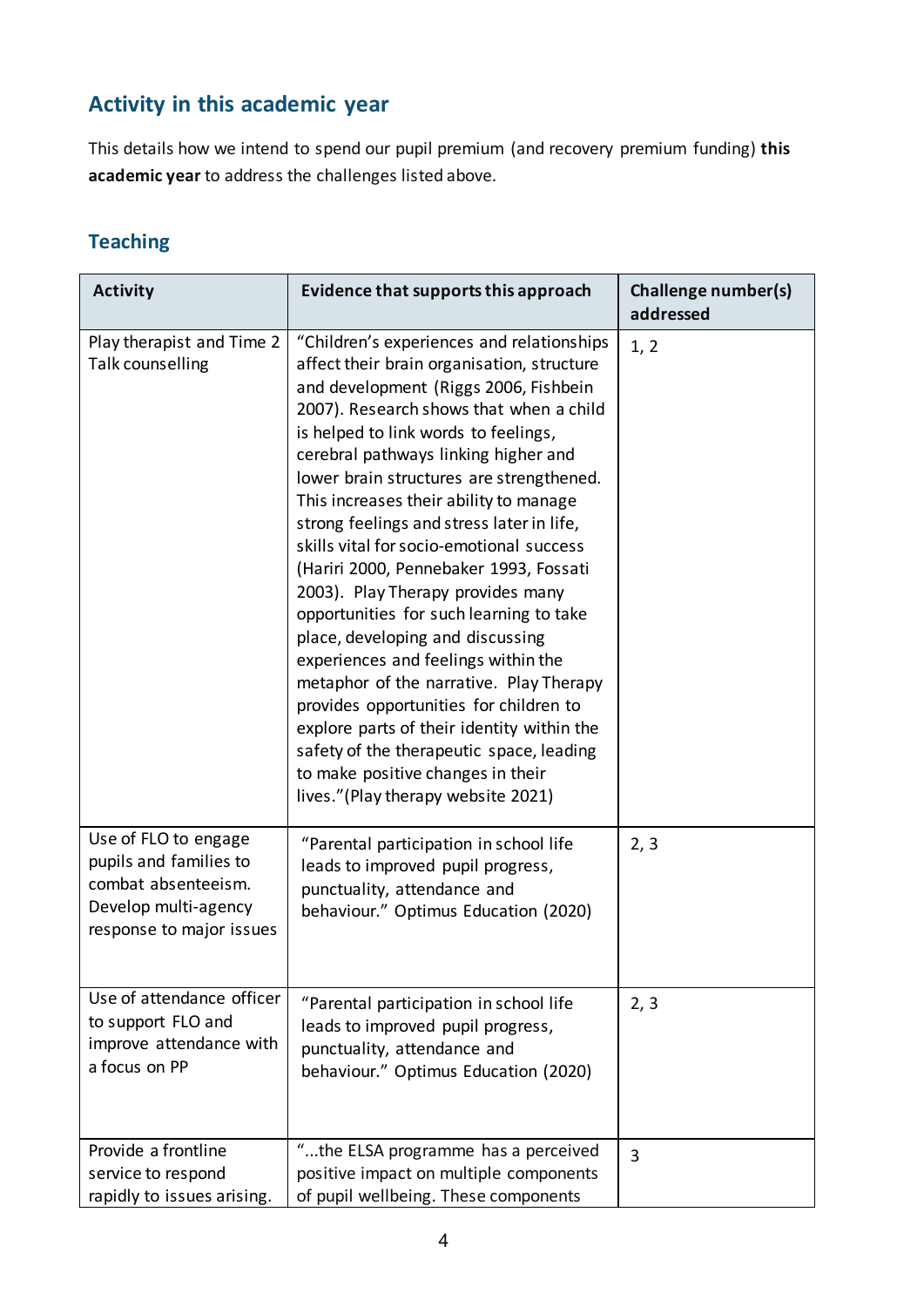| Make strong and lasting<br>relationships with<br>parents and children. An<br>inclusive service using<br>emotional literacy       | include positive emotions, negative<br>feelings, engagement, resilience,<br>optimism, accomplishment and<br>relationships" Educational Psychology in<br>Practise (2020)                                                                                                                                                                                                |                |
|----------------------------------------------------------------------------------------------------------------------------------|------------------------------------------------------------------------------------------------------------------------------------------------------------------------------------------------------------------------------------------------------------------------------------------------------------------------------------------------------------------------|----------------|
| <b>Accelerated Reader</b><br>Coordinator and license                                                                             | "Year 7 pupils who were offered<br>Accelerated Reader made 3 months'<br>additional progress in reading<br>compared to other similar pupils. For<br>pupils eligible for free school meals the<br>figure was 5 months' additional<br>progress." EEF (2015)                                                                                                               | $\mathbf{1}$   |
| DHT Inclusion role $-$ an<br>additional role to SENCO<br>providing overview of<br>personal development,<br>behaviour and welfare | "A pupil premium strategy is more likely<br>to be effective if school leaders plan<br>how to sustain it from the outset and<br>monitor practice in an annual cycle" EEF<br>(2021)                                                                                                                                                                                      | 2, 3           |
| Nurture Group Leader                                                                                                             | "Nurture groups are designed to address<br>the social and emotional needs that can<br>hamper pupils' learning. So as well as<br>providing academic teaching, the group<br>is designed to help children develop vital<br>social skills, to develop confidence and<br>self-respect, and to take pride in<br>behaving well and in achieving.                              | $\overline{3}$ |
|                                                                                                                                  | In nurture groups, there's a special<br>emphasis on language development and<br>communication: nothing is taken for<br>granted and everything is clearly<br>explained by the staff, with the help of<br>demonstrations and (where helpful)<br>physical gestures. Pupils are given the<br>time they need both to listen and be<br>listened to." (Nurture group UK 2021) |                |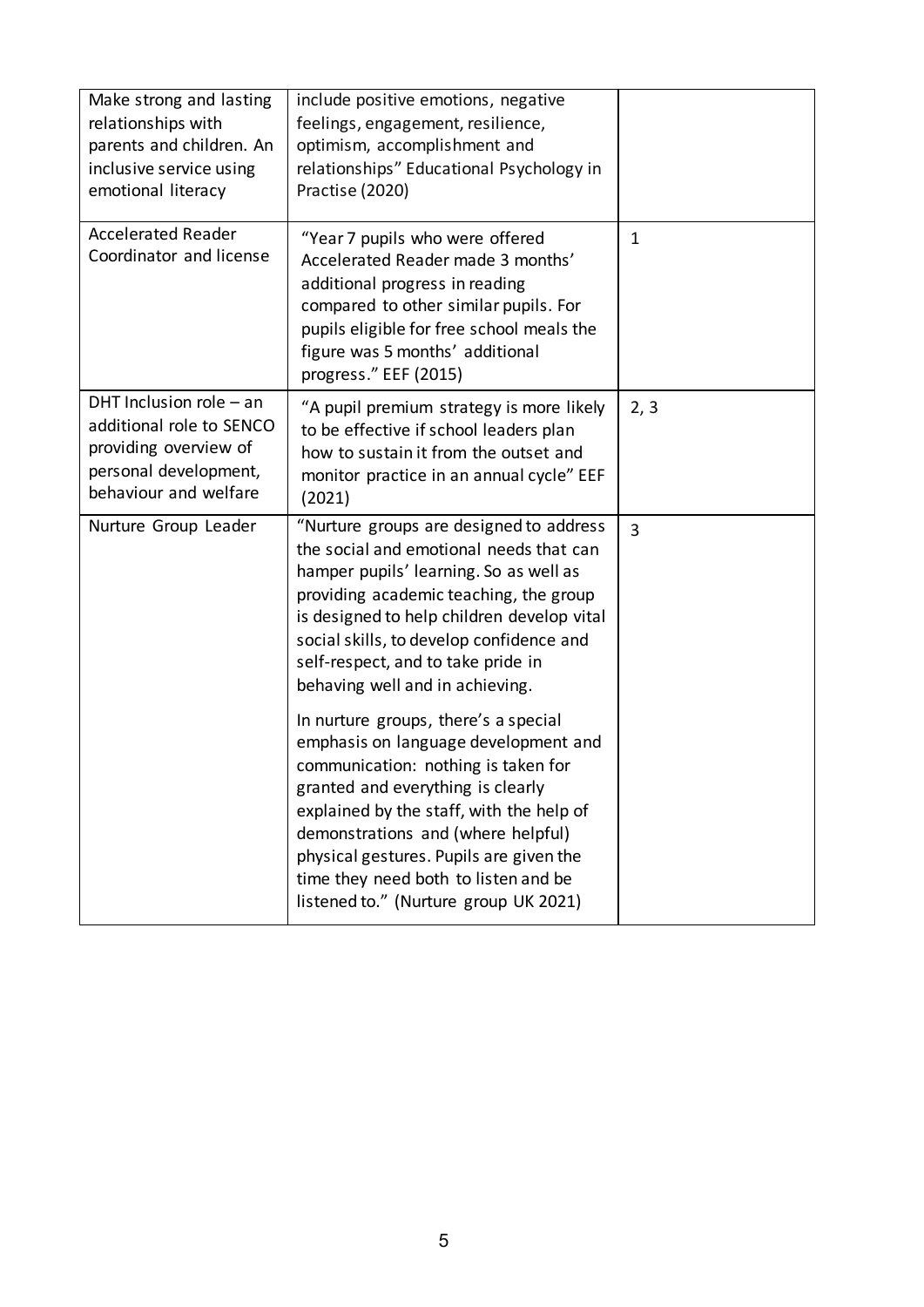# **Targeted academic support**

| <b>Activity</b>                                                            | Evidence that supports this approach                                                                                                                                                                                                                                                                                                                                                                                                                                                                                                                                                                                                                                                                                                                                                                                                                                                       | Challenge number(s)<br>addressed |
|----------------------------------------------------------------------------|--------------------------------------------------------------------------------------------------------------------------------------------------------------------------------------------------------------------------------------------------------------------------------------------------------------------------------------------------------------------------------------------------------------------------------------------------------------------------------------------------------------------------------------------------------------------------------------------------------------------------------------------------------------------------------------------------------------------------------------------------------------------------------------------------------------------------------------------------------------------------------------------|----------------------------------|
| Implementation of<br><b>Accelerated Reader for</b><br>Years 2-6            | "Year 7 pupils who were offered<br>Accelerated Reader made 3 months'<br>additional progress in reading<br>compared to other similar pupils. For<br>pupils eligible for free school meals the<br>figure was 5 months' additional<br>progress." EEF (2015)                                                                                                                                                                                                                                                                                                                                                                                                                                                                                                                                                                                                                                   | $\mathbf{1}$                     |
| Zones of regulation<br>trained staff available<br>for all pupils as needed | The Zones of Regulation framework and<br>curriculum (Kuypers, 2011) teaches<br>students scaffolded skills toward<br>developing a metacognitive pathway to<br>build awareness of their feelings/internal<br>state and utilize a variety of tools and<br>strategies for regulation, prosocial skills,<br>self-care, and overall wellness. This<br>includes exploring tools and strategies<br>for mindfulness, sensory integration,<br>movement, thinking strategies, wellness,<br>and healthy connection with others. The<br>Zones of Regulation provides a common<br>language and compassionate framework<br>to support positive mental health and<br>skill development for all, while serving as<br>an inclusion strategy for neurodiverse<br>learners, those who have experienced<br>trauma, and/or have specific needs in<br>terms of social, emotional, and<br>behavioural development. | $\overline{3}$                   |
| Tutoring                                                                   | "Tutoring interventions have been shown to<br>be particularly effective for pupils who are<br>lower attaining in comparison to their peers<br>and for those from disadvantaged<br>backgrounds. As such, tutoring can be used<br>as a targeted catch-up strategy for particular<br>pupils."                                                                                                                                                                                                                                                                                                                                                                                                                                                                                                                                                                                                 | $\mathbf{1}$                     |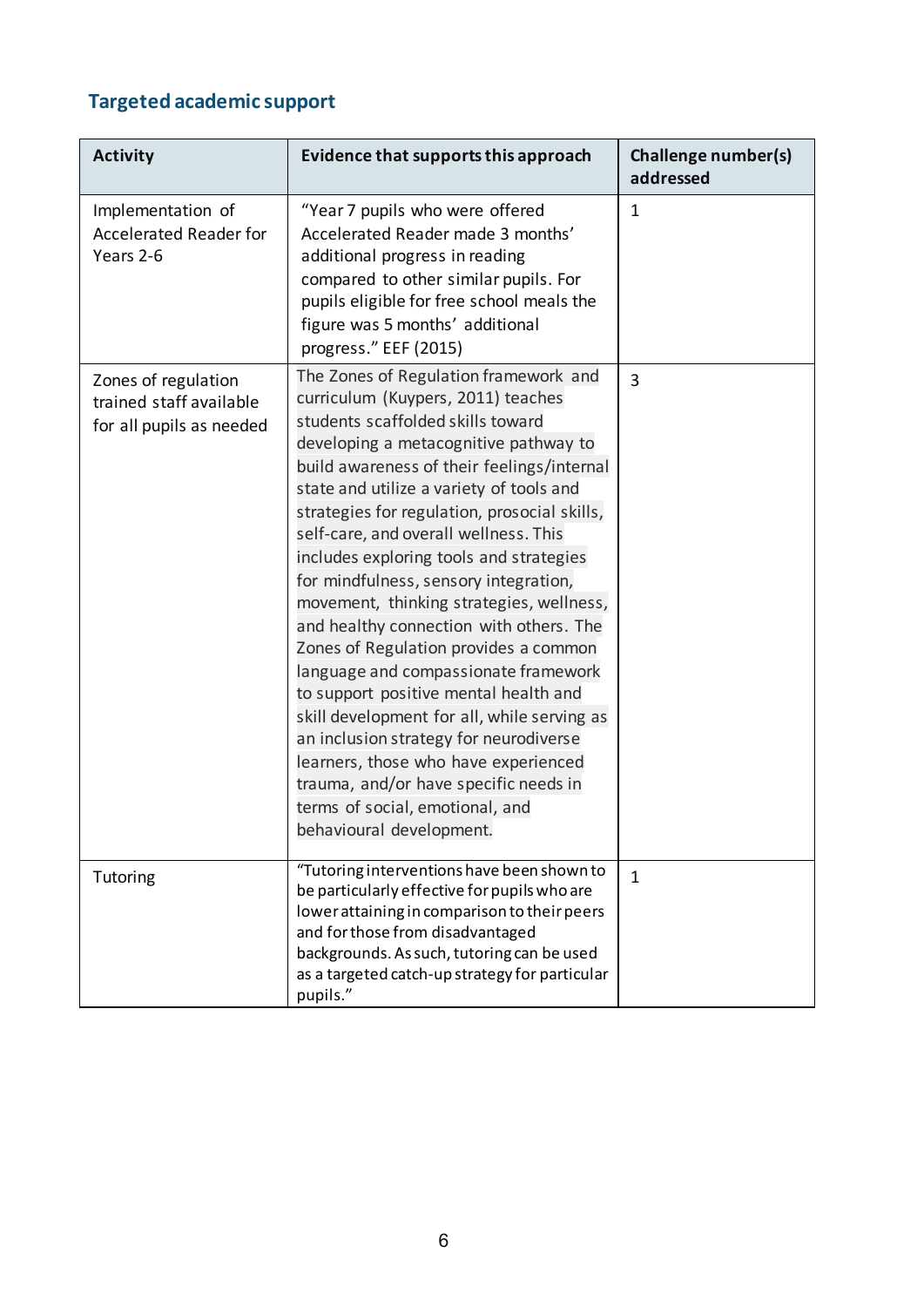# **Wider strategies**

| <b>Activity</b>                                                                                        | Evidence that supports this approach                                                                                                                                                                                                                                                                                                                                                                                                                                                                                                                                                                                                                                             | Challenge number(s)<br>addressed |
|--------------------------------------------------------------------------------------------------------|----------------------------------------------------------------------------------------------------------------------------------------------------------------------------------------------------------------------------------------------------------------------------------------------------------------------------------------------------------------------------------------------------------------------------------------------------------------------------------------------------------------------------------------------------------------------------------------------------------------------------------------------------------------------------------|----------------------------------|
| A nurture approach<br>taken across the school,<br>as well as specific<br>nurture groups                | "SEL interventions in education are<br>shown to improve SEL skills and are<br>therefore likely to support<br>disadvantaged pupils to understand and<br>engage in healthy relationships with<br>peers and emotional self-regulation,<br>both of which may subsequently<br>increase academic attainment." EEF<br>(2021)<br>Research into the impact of Nurture<br>groups in Northern Ireland has found<br>that: "having a consistent, significant<br>and large effect<br>in improving social, emotional and<br>behavioural outcomes among children<br>from some of the most deprived areas<br>and demonstrating high levels of<br>difficulty" Queen's University Belfast<br>(2016) | 1, 2, 3                          |
| Subsidisation of trips,<br>visits and extended<br>services                                             | "Not all learning takes place in the<br>classroom. Children and young people<br>gain a lot from their experiences on<br>school trips and extra-curricular<br>activities (such as sports coaching,<br>musical instrument tuition, choir,<br>dance, drama clubs and so on). But<br>many children and young people from<br>poor families miss out on these because<br>their parents cannot afford the cost"<br>NEU and CPAG (2018)<br>"extra-curricular activities play a<br>prominent role in narrowing the<br>inequality gap between advantaged and<br>disadvantaged young people." Social<br>Mobility Commission (2019)                                                          | 1, 2, 3                          |
| Dedicated attendance<br>officer to work<br>alongside FLO to ensure<br>high attendance rates<br>for all | "In primary schools less than 65% of<br>children achieve good results in English<br>and Maths with an average of 15 days<br>absence a year compared to almost<br>90% where the average is less than 8<br>days."                                                                                                                                                                                                                                                                                                                                                                                                                                                                  | 1, 2, 3                          |
| Parent Workshops                                                                                       | "By designing and delivering effective                                                                                                                                                                                                                                                                                                                                                                                                                                                                                                                                                                                                                                           | 1, 2, 3                          |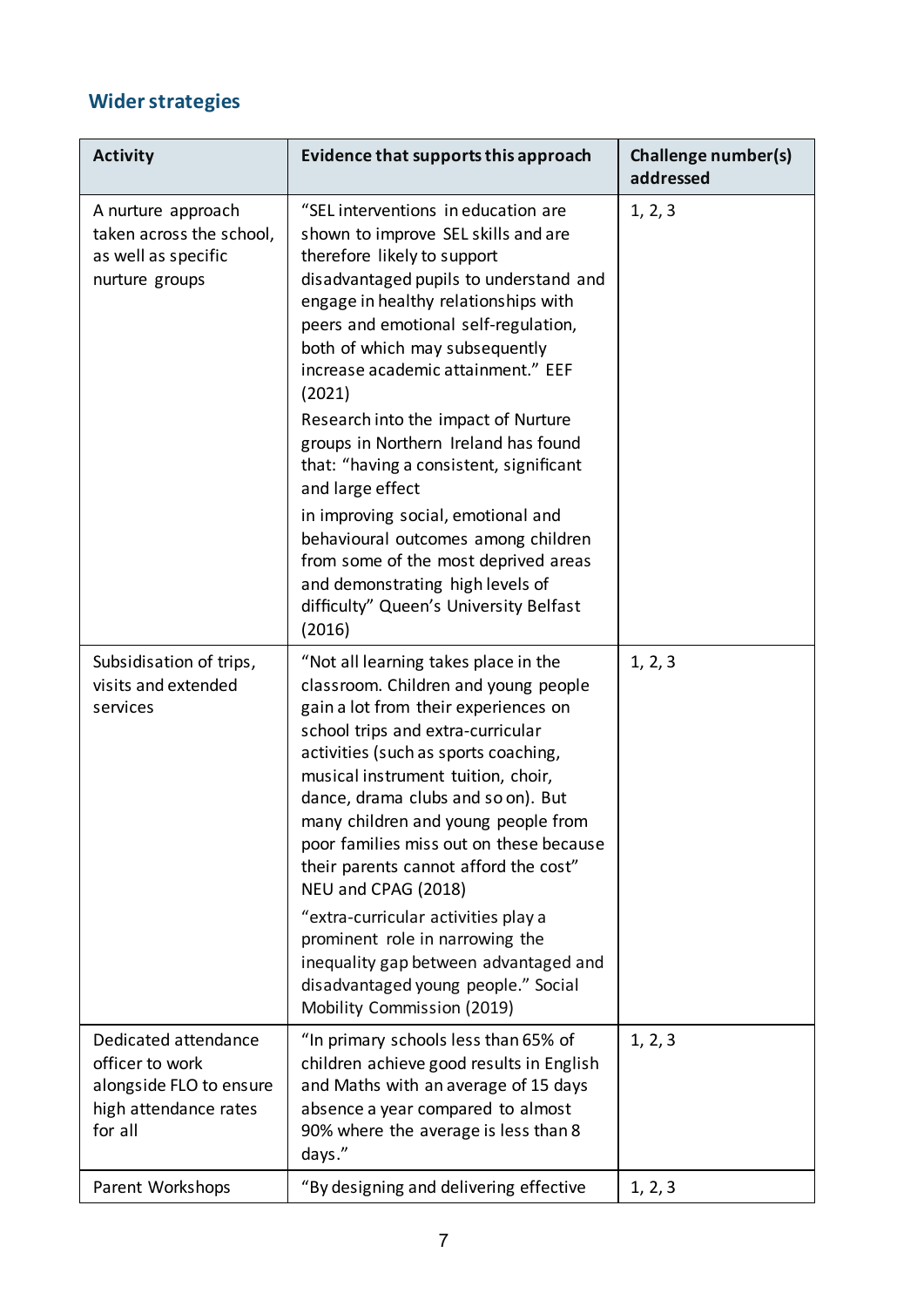| provided on a yearly    | approaches to support parental               |  |
|-------------------------|----------------------------------------------|--|
| cycle through a variety | engagement, schools and teachers may         |  |
| of means, on a range of | be able to mitigate some of these            |  |
| topics.                 | causes of educational disadvantage,          |  |
|                         | supporting parents to assist their           |  |
|                         | children's learning or their self-           |  |
|                         | regulation, as well as specific skills, such |  |
|                         | as reading" EEF 2021                         |  |